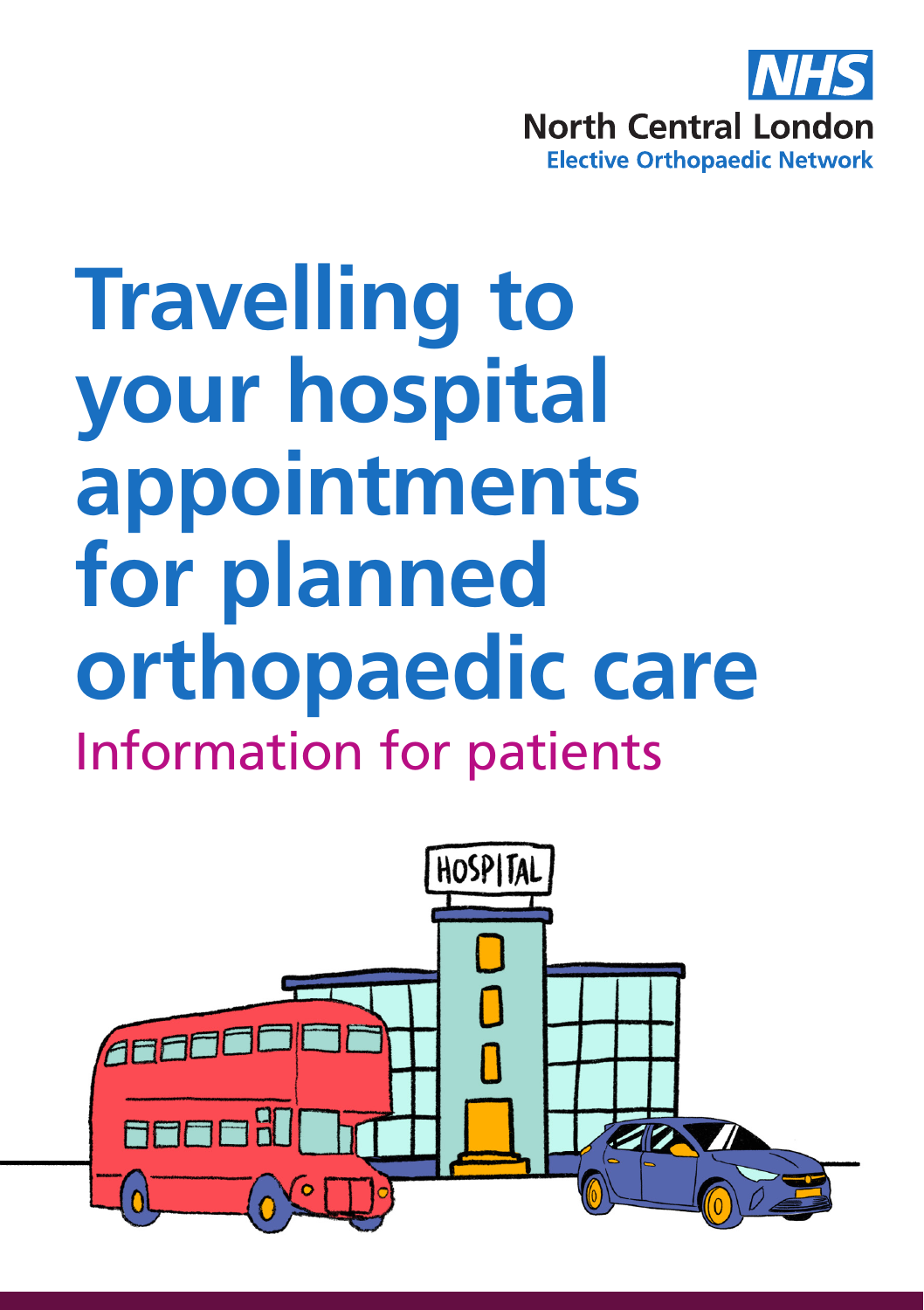**This information is for patients living in Barnet, Camden, Enfield, Haringey and Islington who may need planned, hospital-based, orthopaedic care or surgery including hip and knee replacements; and other surgery of hips, knees, shoulders, elbows, feet, ankles and hands**

**This leaflet should be read in conjunction with 'Planned Orthopaedic Care in north central London – Your Choices'**

### **It is provided in addition to information provided by local hospitals, the NHS and Transport for London.**

How you will travel to your appointments for planned orthopaedic care is an important consideration when thinking about your choice of hospital for outpatient appointments and any potential surgery.

This leaflet brings together key information about travelling to the different hospitals.

## Travel options

Wherever possible, patients are asked make their own way to and from hospital appointments, using public or private transport, walking, or other modes of travel.

Transport for London's Travel Planner *https://tfl.gov.uk* provides recommended travel routes, from wherever you are starting your journey, to each of our hospital sites.

Each hospital's website contains more information. An overview is shown below.

- Please note that these are the closest transport options. Not all bus routes stop directly outside hospitals – some stop nearby with a further walk or transport change.
- Not all stations are accessible please check *https://tfl.gov.uk* for detailed information.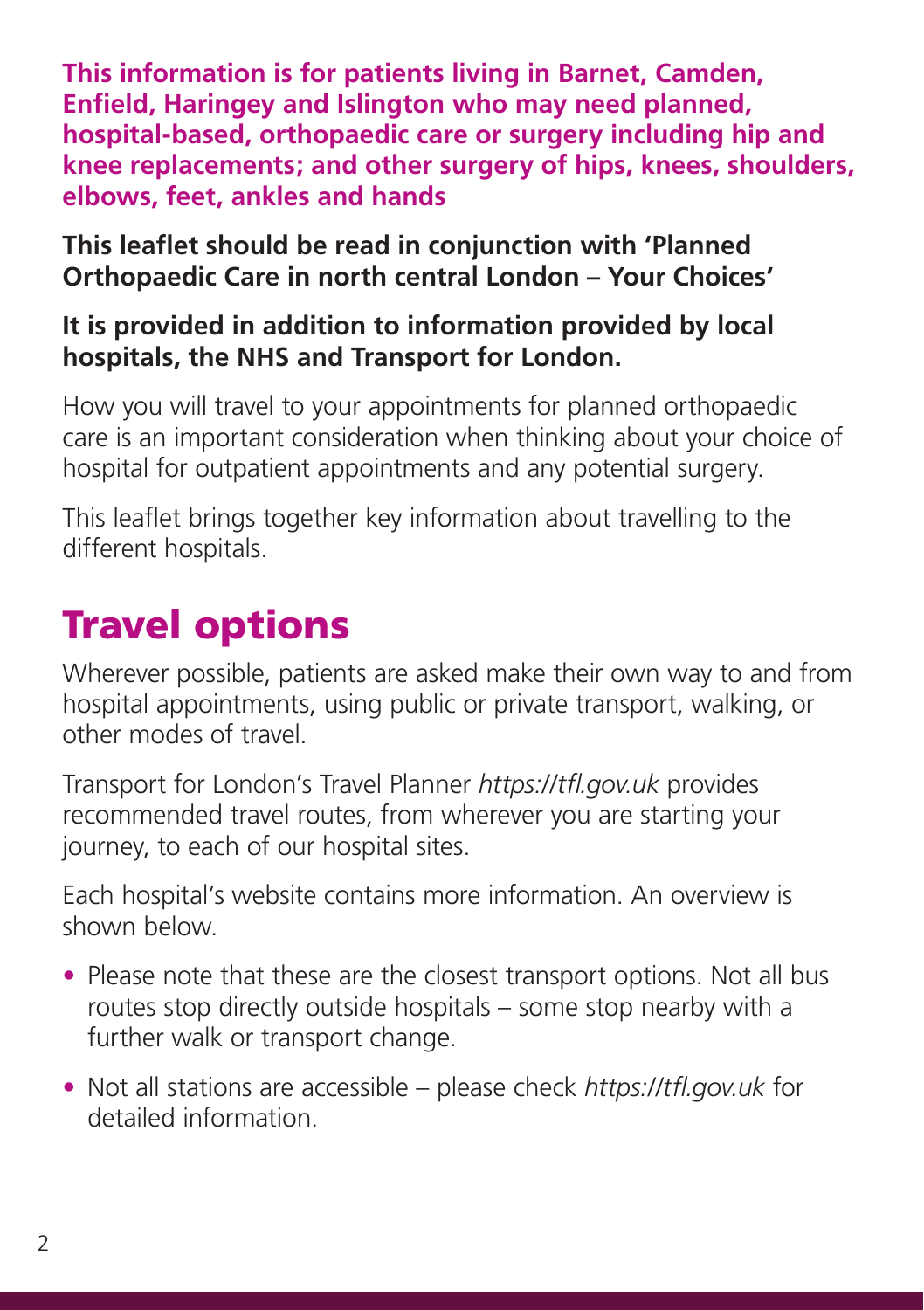|                                                                                              | <b>Underground</b>                                             | <b>Overground</b>                                           | <b>Bus routes</b><br>travelling to<br>or near to<br>hospitals               | <b>Parking</b>                                                                       |
|----------------------------------------------------------------------------------------------|----------------------------------------------------------------|-------------------------------------------------------------|-----------------------------------------------------------------------------|--------------------------------------------------------------------------------------|
| <b>Barnet</b><br><b>Hospital</b>                                                             | High Barnet<br>(30 min walk<br>or 10 min bus<br>ride)          | New Barnet<br>(10 min bus<br>ride)                          | 263, 384, 307<br>stop at Barnet<br>Hospital.<br>107 stop in<br>Queen's Road | There is a<br>paid-for car<br>park at this<br>hospital                               |
| <b>Chase Farm</b><br><b>Hospital</b>                                                         | Oakwood<br>(various bus<br>routes or 10<br>min taxi ride)      | Gordon Hill<br>(approx 15 min<br>walk or 6 min<br>bus ride) | W8, W9 stop<br>outside the<br>main entrance.<br>313 stops<br>nearby         | There is a<br>paid-for car<br>park at this<br>hospital                               |
| <b>Royal Free</b><br><b>Hospital</b>                                                         | <b>Belsize Park</b><br>station<br>(approx 7 min<br>walk)       | Hampsted<br>Heath<br>(approx 2 min<br>walk)                 | 24, 46, 168,<br>268 and C11                                                 | There is a<br>paid-for car<br>park at this<br>hospital                               |
| <b>North</b><br><b>Middlesex</b><br><b>University</b><br><b>Hospital</b>                     | (Seven Sisters<br>connects to<br>mainline to<br>Silver Street) | Silver Street<br>(10 min walk)                              | 34, 102, 149,<br>144a, 259,<br>279, 318, 444,<br>491, N279, W6              | There is a<br>paid-for car<br>park at this<br>hospital                               |
| <b>University</b><br><b>College</b><br>Hospital,<br><b>Grafton</b><br>Way<br><b>Building</b> | Warren Street,<br>Euston Square                                | Euston                                                      | Due to<br>ongoing<br>works, bus<br>routes are<br>subject to<br>change       | There is no car<br>park at this<br>hospital, other<br>than for Blue<br>Badge holders |
| <b>The</b><br>Whittington<br><b>Hospital</b>                                                 | Archway                                                        | Upper<br>Holloway                                           | C11, W5, 4, 17,<br>41, 43, 134,<br>143, 210, 263,<br>271, 390               | There is no car<br>park at this<br>hospital, other<br>than for Blue<br>Badge holders |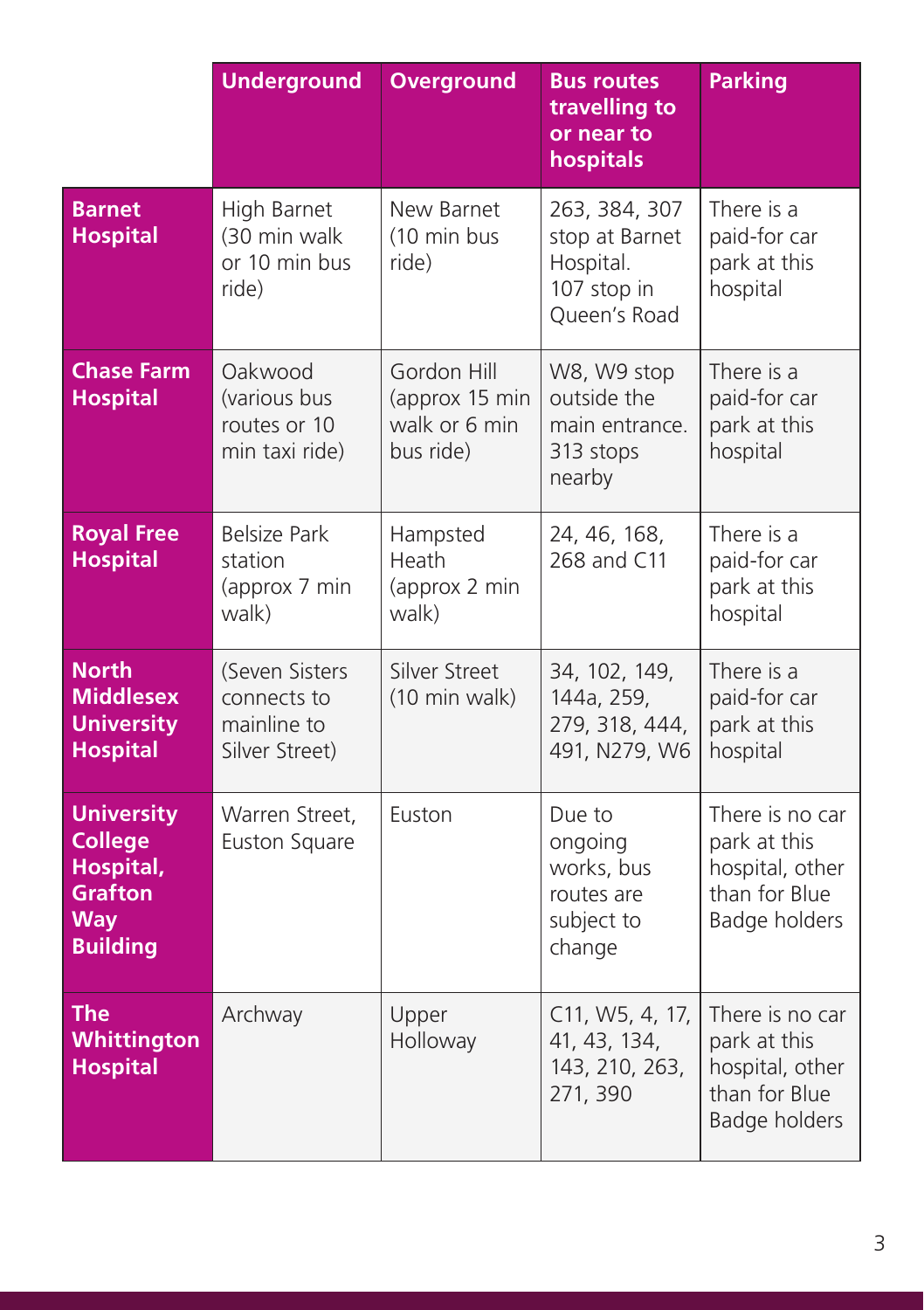### Support for those who cannot travel independently, for medical reasons

If your medical condition affects your ability to travel independently (including with the help of friends, relatives or carers) the NHS offers transport services that you may be able to use.

Access to patient transport is based on medical need and the Department of Health and Social Care's (DHSC) eligibility guidance is followed.

The DHSC eligibility criteria restrict transport to patients whose clinical condition means that travelling by any other means would be detrimental to their recovery or existing condition, such as (but not limited) to:

- patients who need to be transported on a stretcher
- some wheelchair patients
- some patients receiving oxygen
- patients who require paramedic services
- patients who need the support of patient transport staff during the journey

The DHSC sets the criteria for access to this service nationally. Patient transport is not offered to patients who cannot use public or private transport for financial reasons, however other help may be available for this (see page 6).

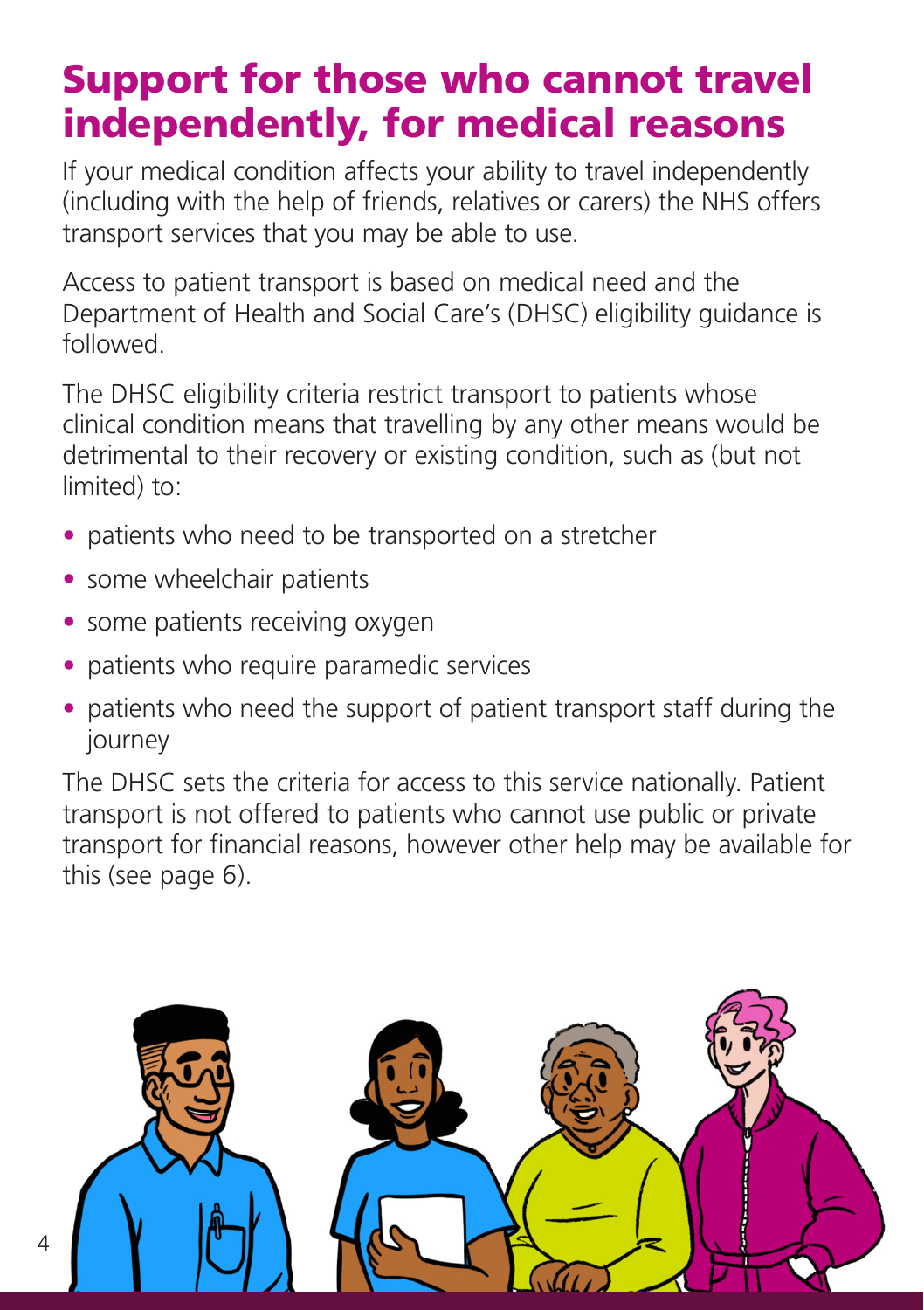### **How do I know if I can use the patient transport service?**

The patient transport assessment centre will guide you through the process of booking transport. They will ask a number of questions to see whether you meet the national criteria.

The confidential assessment lasts approximately seven minutes. Before you call, please make sure you have the following information available:

- NHS number
- date of appointment
- time of appointment
- location of appointment (including clinic name/number)

### **How do I book patient transport?**

Contact the service at the hospital you are visiting:

Barnet Hospital, Chase Farm Hospital, Royal Free Hospital, North Middlesex University Hospital, Whittington Hospital:

### **Call 0333 240 4909**

(Monday to Friday, 8am-5pm except bank holidays)

#### UCH: **Call 020 3456 7010**

(Monday to Friday 9am-5pm except bank holidays)

For more information visit the website of the hospital you are visiting.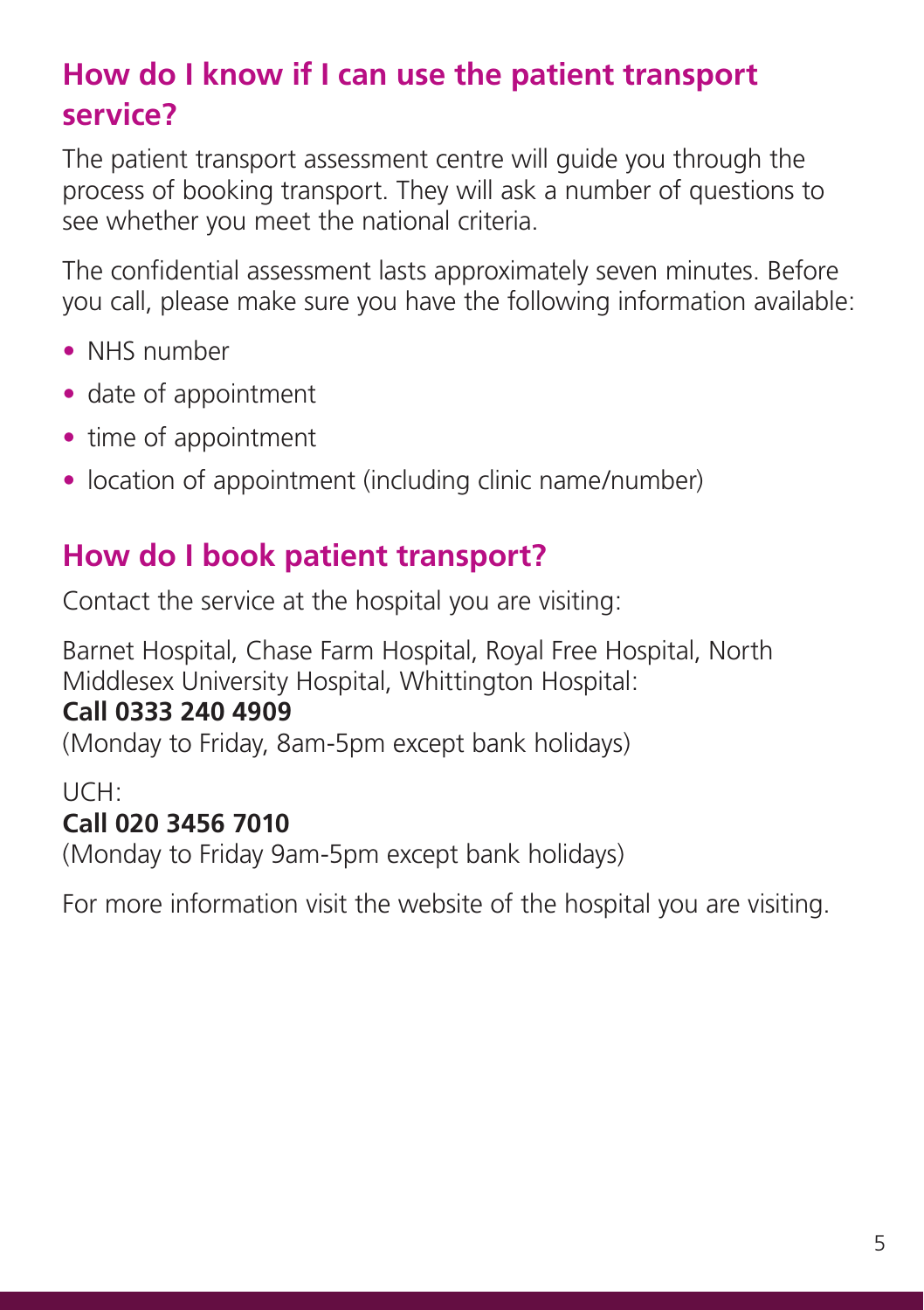## Financial support for travel costs

You may be able to get reimbursed for travel costs through the healthcare travel costs scheme (HTCS). This funding can also be issued in advance, either per journey or in a block sum, depending on the frequency of travel.

You can find more information by visiting: *www.nhs.uk/using-the-nhs/ help-with-health-costs/healthcare-travel-costs-scheme-htcs* or visiting the cashier's office at the hospital you are visiting for your appointment.

You are entitled to claim travel expenses if you are in receipt of: Income Support, Pension Guaranteed Credit, Income Based Job Seekers Allowance, Income Based Employment and Support Allowance, NHS Working Tax Credit Exemption Certificate, NHS Child Tax Credit Exemption Certificate, Certificate for Low Income – HC2 or HC3, Universal Credit Patients must ensure that the exemption certificate is "in date" for the appointment date/s which are being claimed. (dated within a 12-month period of the appointment).

To claim travelling expenses you must take the following documents to the cashiers office: Attendance slip, this must be collected from the ward/clinic reception area; proof of entitlement; proof of travel costs e.g. travel tickets

Cashiers offices are open at the following times:

**Barnet Hospital, level 3** Open Monday to Friday, 10am-12.30pm and 1-2.45pm

**Chase Farm Hospital, ground floor**

Open Monday to Friday, 9am-12 midday and 12.30-4.15pm

**Royal Free Hospital, lower ground floor** Open Monday to Friday, 9.30am-4.50pm

**University College Hospital (UCH), ground floor** Open Monday to Friday, 9am-1pm and 2pm-4.30pm

**The Whittington Hospital, first floor**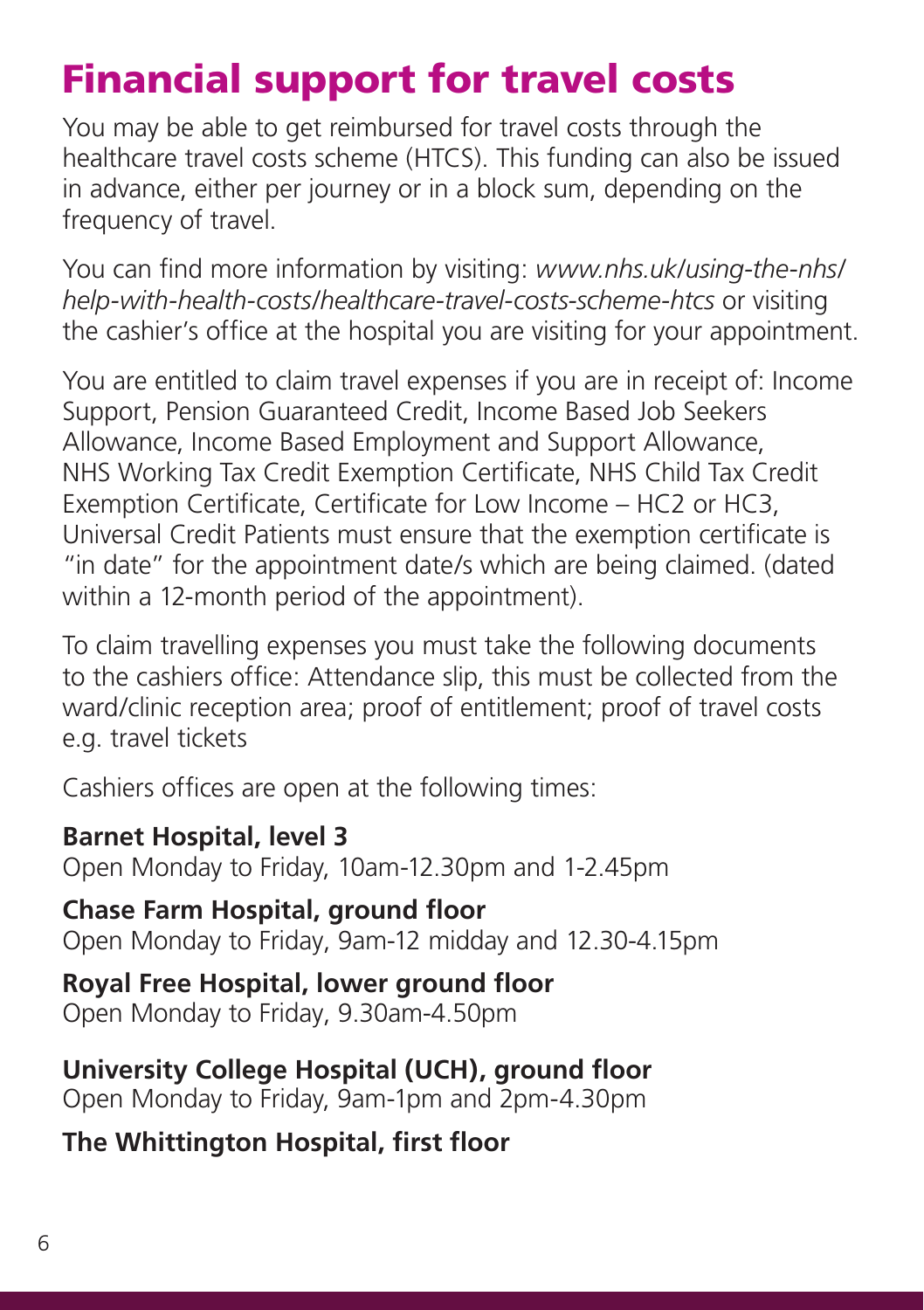# Other sources of help and information

Transport for London offer assistance during journeys. Visit: *www.tfl.gov.uk*.

If you need assistance for your journey, please contact the TfL customer services team by phone on 0343 222 1234 or email: *overgroundinfo@ tfl.gov.uk* giving, where possible, at least 24 hours' notice, especially when your journey continues beyond London Overground.

For customers who are deaf or hard of hearing, booking assistance is possible by Mincom text phone on 020 3031 9331.

You can also read TfL's 'Making rail accessible' booklet here: *http:// content.tfl.gov.uk/uploads/forms/making-rail-accessible-large-print.pdf*

**Dial a Ride:** Email *dar.reservations@tfl.gov.uk* or call 0343 222 7777

**Healthwatch** has put together a handy guide for patients with referals to local groups who may be able to offer help: *www.healthwatch. co.uk/advice-and-information/2019-09-26/do-you-need-help-travellingnhs-services*

### **Patient transport during the Covid 19 Pandemic**

During the Covid-19 pandemic, standard patient transport arrangements have been superseded by new national guidance.

The aim of the NHS in North Central London is to ensure safe and fast discharge from hospital, and provide patient transport to and from ongoing care appointments. We have adopted the nationally agreed priority groups of patients for commissioned patient transport services.

Volunteers may be suitable for some transportation tasks. For these tasks please use the GoodSAM app *www.goodsamapp.org/ NHSreferral* or for self-referral, call 0808 196 3646.